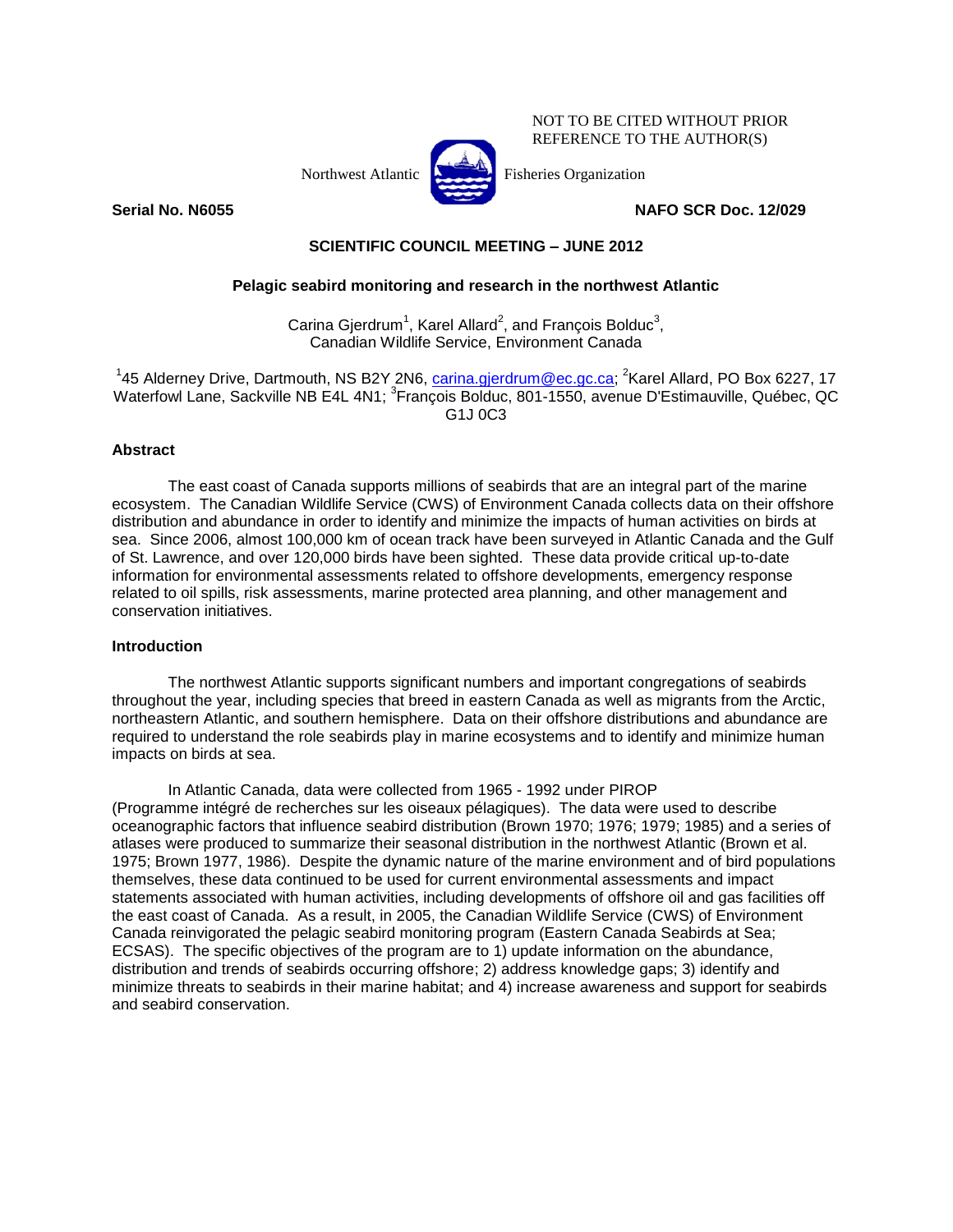#### **Methods**

### *At-sea surveys*

Data are collected from ships-of-opportunity that travel over large geographic areas, and those that target priority areas, such as offshore oil and gas developments, proposed areas for marine protection, and areas where we have little to no data. These data provide critical information for environmental assessments related to offshore developments, emergency response related to oil spills, risk assessments, marine spatial planning, and other management and conservation initiatives. Data are collected year-round and provide the only information on bird densities at sea in the region.

Following a standardized protocol (Gjerdrum et al. 2012), a survey consists of a series of 5 min observation periods (10 min observation periods were used prior to November 2007) while the ship is steaming, dedicated to detecting birds. As many consecutive observation periods are conducted as possible, regardless if birds are present or not. At the beginning of each observation period, we record the ship's position, time of day, ship speed and direction, and a number of environmental variables (i.e., visibility, sea state, swell height, wind speed and direction). Surveys are conducted while looking forward from the ship's bridge (travelling 4-19 knots), scanning at a 90˚ angle from either the port or starboard side, limiting observations to a transect band 300 m wide from the beam of the ship. The transect is continuously surveyed by eye to count and identify birds present in air or on water. Binoculars are used to confirm species identification when necessary, and other details, such as age, moult, and behaviour. All birds observed on the sea surface are continuously recorded throughout the observation period. A count of all flying birds passing through the transect would be a measure of bird flux and would overestimate bird density (Tasker et al. 1984). Therefore, we record flying birds using instantaneous counts at regular intervals throughout each survey (Tasker et al. 1984). The perpendicular distance between the observer and bird(s) sighted is also recorded. For surveys in the Gulf of St. Lawrence, methods are similar except that bird locations are recorded continuously rather than binned into discrete 5-min observation periods.

In addition to ongoing ship-based surveys, aerial surveys in the Bay of Fundy and Gulf of St. Lawrence are also undertaken to generate information on seabird abundance and distribution in areas and times of year when no ships are available. Systematic transects are flown by two observers who identify and count flying birds and those on water. Distance sampling is done to correct apparent densities for decreasing detection with distance from the observer. Data on glare and other survey conditions also are collected.

#### *Hotspot analysis*

The primary objective of this work is the identification of important marine habitat sites through a science-based, transparent process, founded on best-available information. ECSAS data were merged with PIROP data to produce distribution maps that show the number of birds encountered per kilometre. Data, which included date, number of birds encountered per kilometre travelled, distance travelled in kilometres, were summarized into points associated with the latitude and longitude of the start of each 'transect' (typically 0.6 to 3.7 km in length). We created a 5 km X 5 km grid covering our area of interest. We used a kernel point density estimator (quadratic kernel function), centred on each square's centroid location, with a fixed radius of 25 km. This approach makes use of values from multiple points within a given area, although the number of points contributing to kernel calculations varies across the landscape. The total weightings of all calculated point values located within a kernel equal the probability density of the point on which the kernel is centered. Hence, each grid square on the landscape is given its probability density value. This process creates a smoothed relative abundance (probability density) surface. Values were not calculated for grid squares in which no data were available, emphasizing the location of spatial data gaps. As there is a clear correlation between survey intensity (number of days a given square was visited) and the magnitude of high count values, we corrected for intensity of effort by dividing a grid square's probability density value by the number of days a square was visited.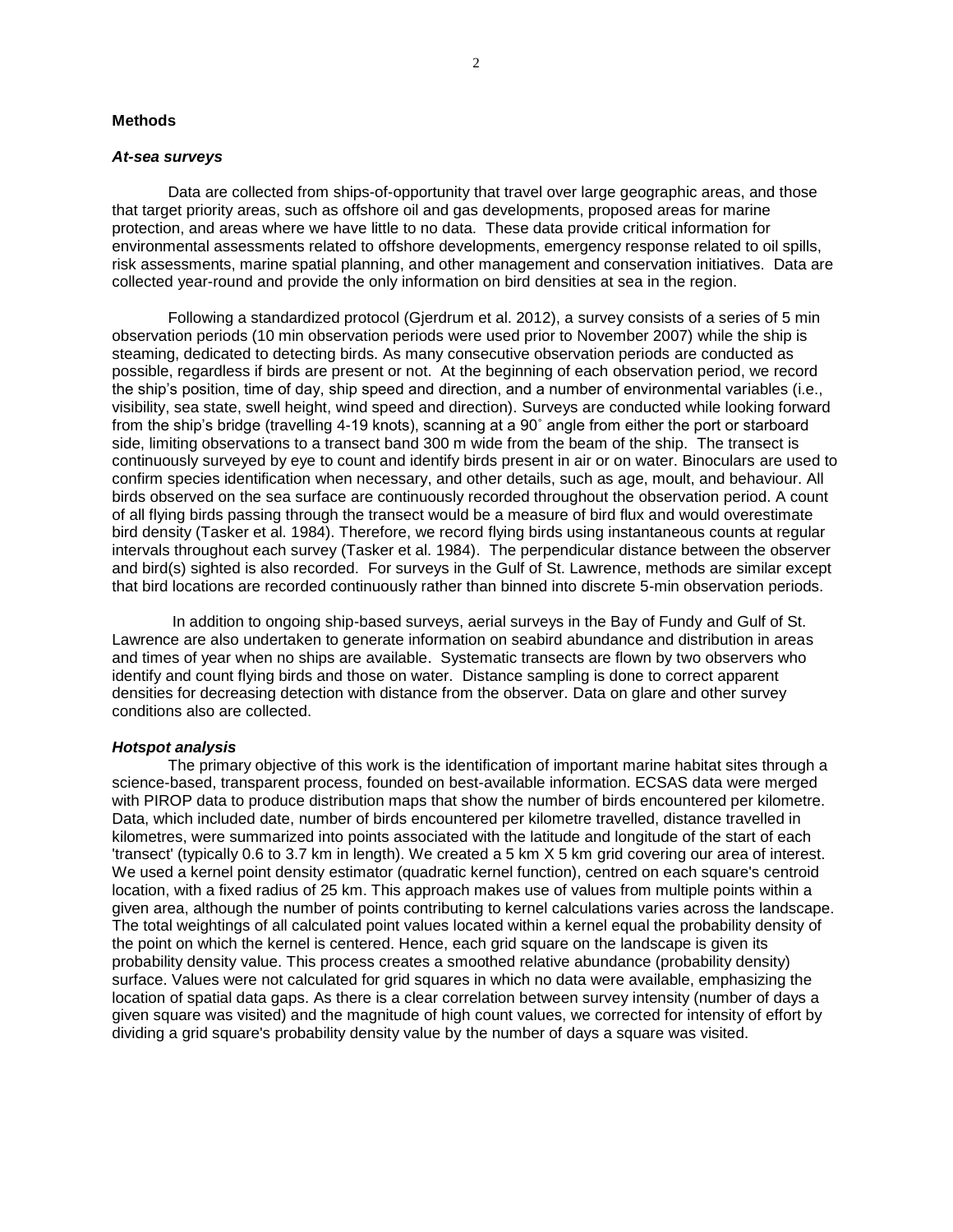### **Results and Discussion**

#### *Survey effort*

Within the NAFO convention area, a total of 99,798 km of ocean track have been surveyed since 2006 (ECSAS), compared to 177,480 km between 1965-1992 (PIROP). Both monitoring programs have focused their survey efforts on the Scotian Shelf and Grand Banks, although more PIROP surveys were conducted in the eastern Arctic and George's Bank (Figure 1). Most of the survey effort for both PIROP and ECSAS programs occurred in summer, between May and August (51% and 49% respectively).



Figure 1. Survey effort within the NAFO convention area from (a) 1965-1992 under Programme intégré de recherches sur les oiseaux pélagiques (PIROP), and (b) 2006 - 2012 under the Eastern Canada Seabirds at Sea (ECSAS) program. The number of kilometres surveyed is summed for each 30 minute cell.

### *Relative abundance*

Since 2006, ship-based surveys have detected a total of 120,057 individual birds within the NAFO convention area. These sightings represent 38 species from 9 families (Table 1). The most numerous species observed was the dovekie (18% of sightings), followed by northern fulmar (16%), great shearwater (13%), black-legged kittiwake (8%), thick-billed murre (6%), Leach's storm-petrel (6%), common murre (5%), and phalaropes (4%). However, community composition changes markedly between seasons. Detailed descriptions of the most common seabird families sighted in the NAFO convention area are given in Appendix I.

#### *Seabird Densities and the development of an online atlas*

The Eastern Canada Seabirds at Sea (ECSAS) monitoring program follows recommendations for standardized recording techniques (Tasker et al. 1984) that are used in the North Sea and northeastern Atlantic with modifications to allow for the estimation of bird detectability (Buckland et al. 2001). By incorporating distance sampling methods, we can address variation in bird detectability, which allows for the calculation of correction factors to account for missed birds (Buckland et al. 2001). We also reduced the observation period length from 10 min to 5 min in order to obtain more precise spatial information for each bird sighting.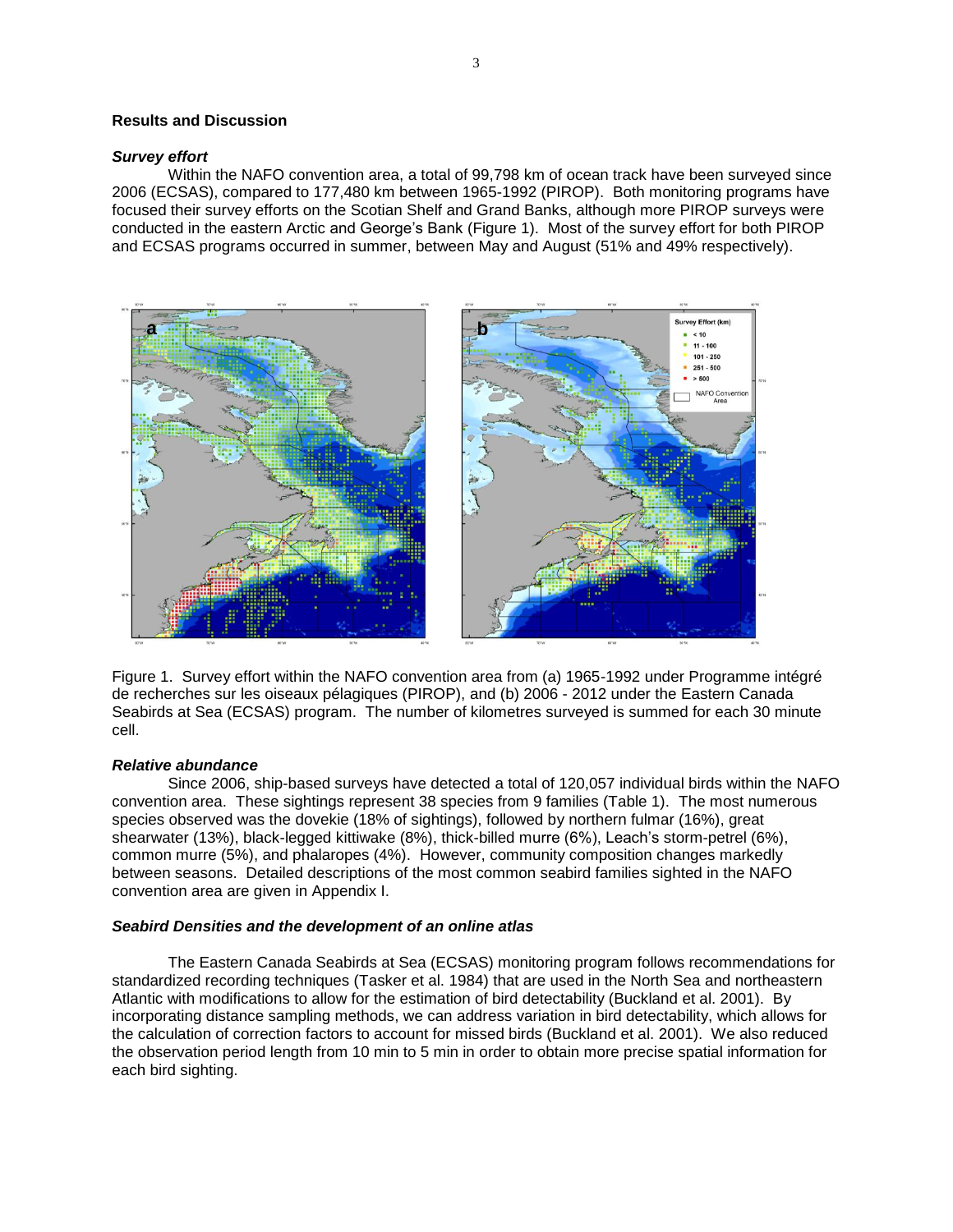The protocol developed for collecting seabird data offshore (Gjerdrum et al. 2012) enables us to generate precise density estimates that can be used to monitor the status of seabird populations in Atlantic Canada. Although the status and trends of seabird populations are often monitored at colonies, where large numbers of individuals congregate and where population size can be relatively easily counted or indexed, colony monitoring by itself cannot provide the full suite of monitoring needs for seabirds. Specifically, colony monitoring provides minimal information on the distribution of seabirds, especially in the non-breeding season, and provides no data on seabirds that do not breed on monitored colonies (be they breeding in Canada or elsewhere).

Seabird densities within the NAFO convention area between 2006-2009 have been published by Fifield et al. (2009). We are currently working on the development of an interactive, dynamic, on-line atlas of seabird densities and distribution information that is publically available. The data will be summarized on a regular basis to provide the most up-to-date information, and we will combine the pelagic seabird data with the colony data into one atlas to provide the most comprehensive information on the population status of Atlantic seabirds.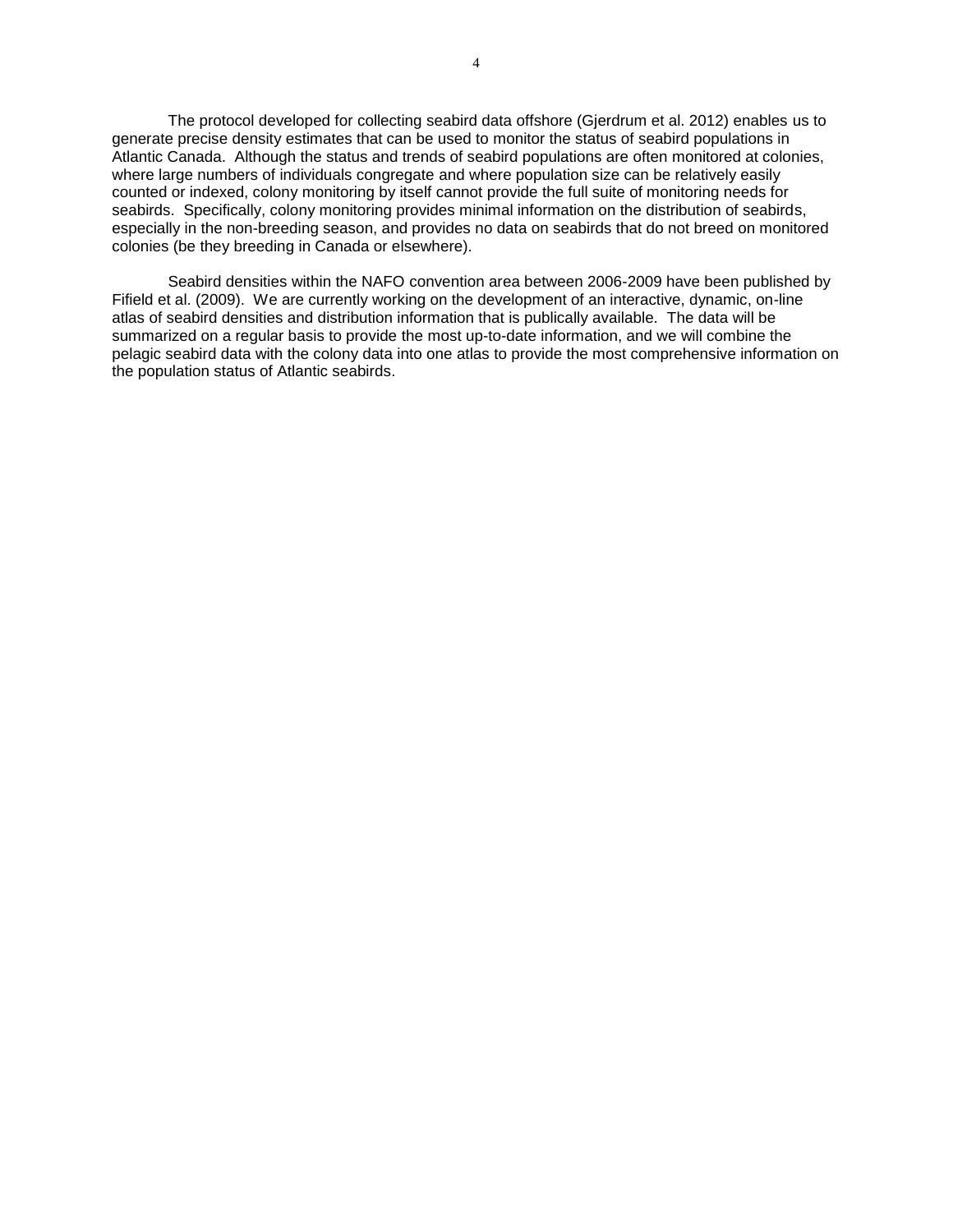| Family                | <b>Species</b>                  | Scientific name                | Number observed |
|-----------------------|---------------------------------|--------------------------------|-----------------|
| Diomedeidae           | Albatross                       | Diomedeidae                    |                 |
| Procellariidae        | Northern fulmar                 | Fulmarus glacialis             | 18625           |
|                       | Cory's shearwater               | Calonectris diomedea           | 343             |
|                       | Great shearwater                | Puffinus gravis                | 16114           |
|                       | Manx shearwater                 | P. puffinus                    | 91              |
|                       | Audubon's shearwater            | P. Iherminieri                 | 5               |
|                       | Sooty shearwater                | P. griseus                     | 1675            |
|                       | Unidentified shearwater         | <b>Puffinus or Calonectris</b> | 64              |
| Hydrobatidae          | Leach's storm-petrel            | Oceanodroma leucorhoa          | 6623            |
|                       | Wilson's storm-petrel           | Oceanites oceanicus            | 1171            |
|                       | Unidentified storm-petrel       | Oceanodroma or Oceanites       | 2461            |
| Phalacrocoracidae     | Great cormorant                 | Phalacrocorax carbo            | 5               |
|                       | Double-crested cormorant        | P. auritus                     | 121             |
|                       | Unidentified cormorant          | Phalacrocorax                  | 16              |
| Sulidae               | Northern gannet                 | Morus bassanus                 | 2042            |
| Scolopacidae          | Red phalarope                   | Phalaropus fulicaria           | 1845            |
|                       | Red-necked phalarope            | P. lobatus                     | 117             |
|                       | Unidentified phalarope          | Phalaropus spp.                | 4400            |
| Stercorariidae        | Long-tailed jaeger              | Stercorarius longicaudus       | 108             |
|                       | Parasitic jaeger                | S. parasiticus                 | 22              |
|                       | Pomarine jaeger                 | S. pomarinus                   | 309             |
|                       | South polar skua                | S. maccormicki                 | 39              |
|                       | Great skua                      | S. skua                        | 48              |
|                       | Unidentified jaegers and skuas  | Stercorariidae                 | 241             |
| Laridae               | Ivory gull                      | Pagophila eburnea              | 1               |
|                       | Bonaparte's gull                | Larus philadelphia             | 11              |
|                       | Laughing gull                   | L. atricilla                   | 8               |
|                       | Ring-billed gull                | L. delawarensis                | 66              |
|                       | Herring gull                    | L. argentatus                  | 2480            |
|                       | Iceland gull                    | L. glaucoides                  | 93              |
|                       | Glaucous gull                   | L. hyperboreus                 | 787             |
|                       | Lesser black-backed gull        | L. fuscus                      | 42              |
|                       | Great black-backed gull         | L. marinus                     | 2233            |
|                       | Sabine's gull                   | Xema sabini                    | 7               |
|                       | Black-legged kittiwake          | Rissa trydactyla               | 9917            |
|                       | Unidentified gull               | Larus spp.                     | 1050            |
|                       | Common tern                     | Sterna hirundo                 | 72              |
|                       | Arctic tern                     | S. paradisaea                  | 22              |
|                       | Unidentified tern               | Sternidae                      | 226             |
| Alcidae               | Common murre                    | Uria aalge                     | 5998            |
|                       | Thick-billed murre              | Uria lomvia                    | 7694            |
|                       | Unidentified murre              | Uria                           | 6297            |
|                       | Razorbill                       | Alca Torda                     | 255             |
|                       | Unidentified murre or razorbill | Uria or Alca                   | 286             |
|                       | Dovekie                         | Alle alle                      | 21122           |
|                       | <b>Black guillemot</b>          | Cepphus grylle                 | 136             |
|                       | Atlantic puffin                 | Fratercula arctica             | 3706            |
|                       | Unknown Alcidae                 | Alcidae                        | 1062            |
| Total number observed |                                 |                                | 120057          |

Table 1. Seabird sightings within the NAFO convention area from 2006 – 2012.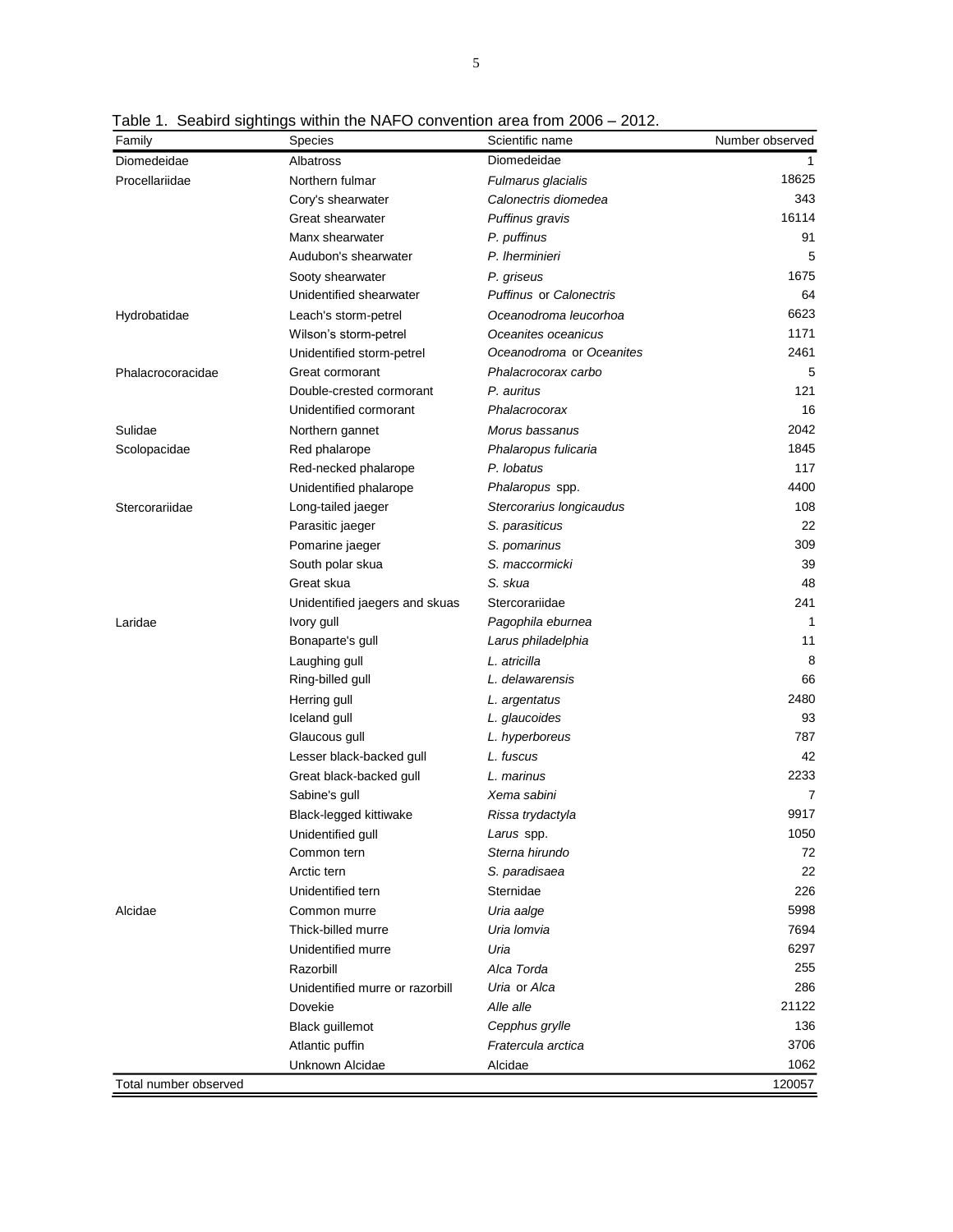#### *Identification of important marine habitat sites for birds*

Seabirds tend to be most vulnerable to natural and anthropogenic stressors when congregated (e.g., breeding colonies, foraging areas within range of breeding colonies, refuges used for moulting, food-rich staging areas, migratory corridors, food-rich wintering areas). Using all data available for the offshore, we identify important marine habitat sites for a suite of migratory birds in Eastern Canada to both inform conservation and protected area planning, help identify knowledge gaps (spatial, temporal, and species-specific) and direct future survey efforts. Although important offshore marine habitats may vary among species, some overlap can be expected where significant physical and biological oceanographic processes enhance the feeding conditions for seabirds. We provide here a map for the northern gannet (*Morus bassanus*), which highlights areas of increased abundance in relation to the colonies that collectively host 100% of the North American breeding population (Figure 2).





The northern gannet is restricted to continental shelf waters on both sides of the Atlantic. In North America, the species breeds at 7 colony locations, 3 in Quebec, 3 off the coast of Newfoundland, and in New Brunswick where recent limited breeding attempts have occurred (Figure 2). The species tends to breed at high densities at colonies within foraging distance (< 225 km; Garthe et al. 2007) of their principal prey, the herring and mackerel. Post-breeding gannets forage in the Gulf of St. Lawrence, Strait of Belle Isle, nearshore waters off Labrador, and the east coast of Newfoundland. During migration gannets pass through the Cabot Strait and along Nova Scotia's Eastern Shore (Figure 2) before moving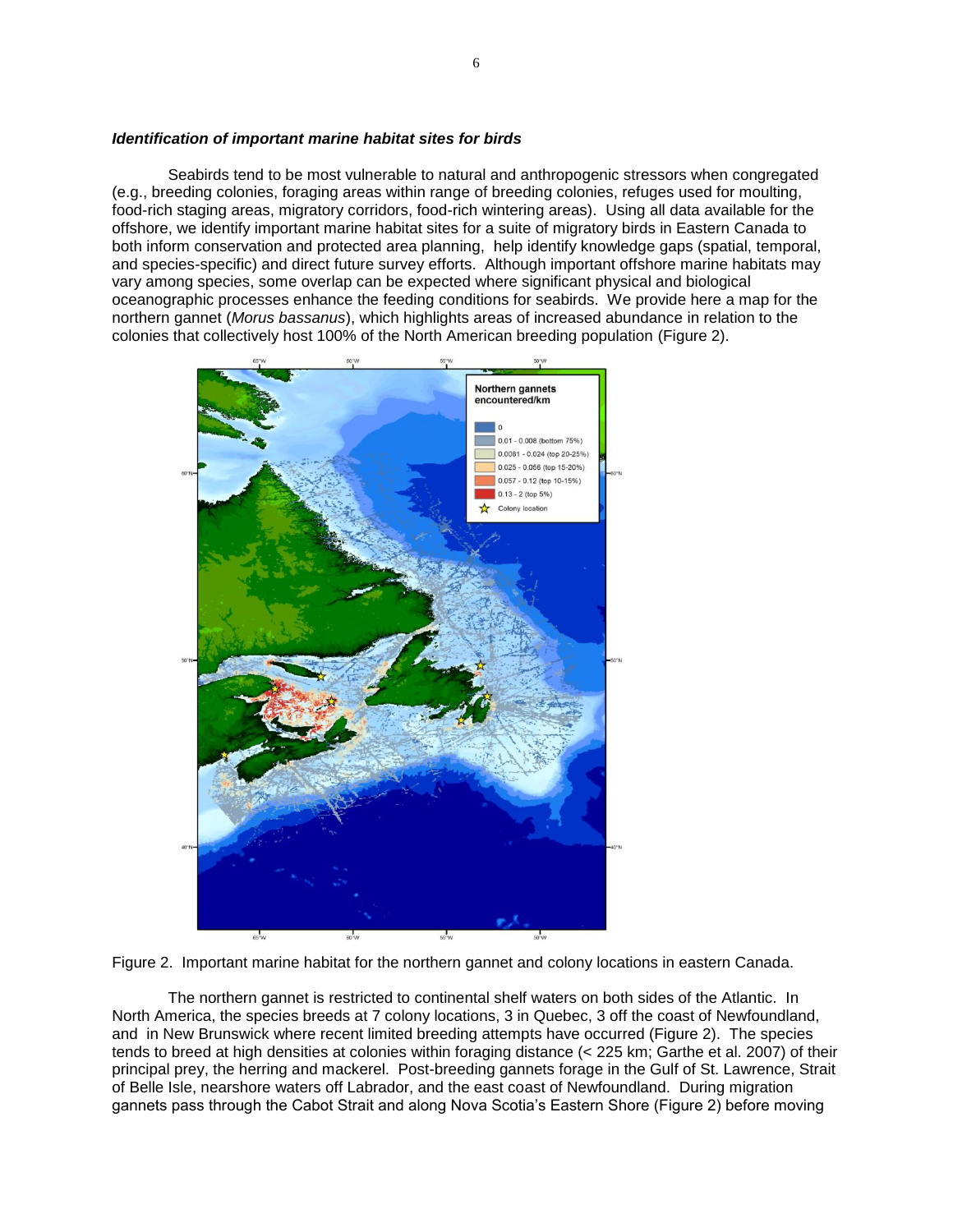farther south for the winter (Mowbray 2002). In winter, birds are more dispersed but remain mainly over shelf waters. In North America, their non-breeding range extends from New England south to Florida, and west along the Gulf of Mexico coast to Texas. During the breeding season, the northern gannet feeds primarily on surface-schooling fish including mackerel, herring, and capelin. To feed, they fly to a height of 10-40 m, turn, then use gravity to drop and plunge through the surface of the water, known as plunge-diving. They descend to a depth of 3-5 m, or even deeper if they swim to pursue their prey (Mowbray 2002).

#### *Detection of trends in seabird distribution and abundance'*

The pelagic seabird monitoring program in eastern Canada is designed to collect long-term data on the distribution and abundance of birds living offshore. Over the past 6 years, CWS has surveyed close to 100,000 km in the region, collecting data on seabird abundance and distribution. We are now in a position to use the data to analyze trends in abundance and distribution of the most common marine bird species in Atlantic Canada over a 45-year period, assess the persistence of hotspots, and examine whether observed changes can be linked to oceanographic variability at multiple scales (e.g., Gjerdrum et al. 2008). We are also looking to model marine bird distribution related to physical and oceanographic features and conservation risk factors, including fisheries, energy development and marine transport. Our monitoring and research efforts will ensure we can continue to evaluate the status of seabirds in Canada, and support conservation initiatives related to the offshore.

### *Monitor the spatial pattern of oil pollution for Canada's East Coast*

Information collected through Transport Canada's National Aerial Surveillance Program (NASP) and the Canadian Ice Service's Integrated Satellite Tracking of Oil Polluters (ISTOP) program can provide information on when and where oil discharges occur. CWS is currently collaborating with Transport Canada and the Canadian Ice Service, as well as research professors in several Canadian universities, to develop the methods needed for these data to be used to monitor trends in marine oil pollution. This project will help identify oil pollution "hotspots" and surveillance gaps in the Atlantic Region, and highlight areas where oil and bird hotspots overlap. The results will assist regional conservation planning and emergency preparedness. More specifically, the results will contribute to the development of Best Management Practices for the oil and gas and shipping industries, and ultimately reduce the number of birds killed by oil in Atlantic Canada.

#### *Characterization of seabird attraction to offshore oil and gas installations*

There are potentially important impacts on bird populations associated with offshore oil and gas installations, including mortality caused by attraction to lights and gas flares and associated collisions with infrastructure. Worldwide there are thousands of active offshore petroleum platforms and so there is potential for important cumulative impacts. Using a combination of traditional at-sea surveys with instruments such as radar, VHF, GPS and satellite tags, Acadia University, EnCana and CWS will study the patterns of movement and occurrence of birds in and around multiple offshore gas platforms in the vicinity of Sable Island, with a focus on identifying the mechanisms that underlie these patterns. Results will be used to propose and test measures that can reduce bird-human interactions at offshore facilities.

#### **Conclusion**

In 2005, CWS reinvigorated the pelagic seabird monitoring program with the goal of identifying and minimizing the impacts of human activities on birds in the marine environment. Since 2005, a scientifically rigorous protocol for collecting data at sea and a sophisticated geodatabase have been developed, relationships with industry and DFO to support offshore seabird observers have been established, and almost 100,000 km of ocean track have been surveyed by CWS trained observers. These data are now being used to identify conservation issues and potential threats to birds in their marine environment.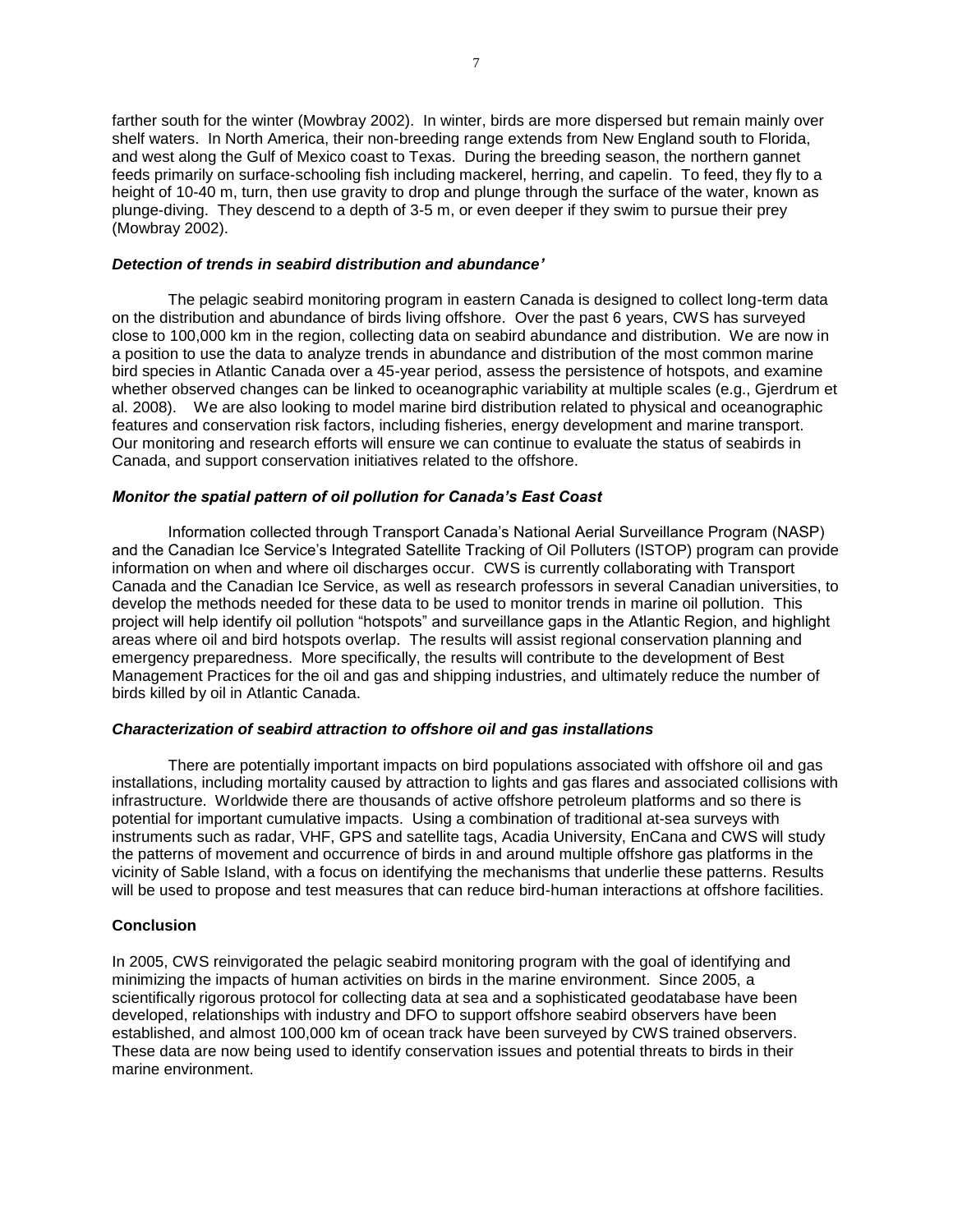### **Acknowledgements**

The seabird surveys could not occur without the generous support of DFO scientists and staff as well as the Coast Guard officers and personnel. Additional thanks to all ship personnel who have provided space on board their vessels, and to all our seabird observers.

### **References**

- Brown, R.G.B. 1970. Fulmar Distribution: a Canadian perspective. Ibis 112: 44-51.
- Brown, R.G.B. 1976. The foraging range of breeding Dovekies *Alle alle*. Canadian Field- Naturalist 90: 166-168.
- Brown, R.G.B. 1977. Atlas of eastern Canadian seabirds Supplement 1, Halifax-Bermuda transects. Canadian Wildlife Service, Ottawa, ON.
- Brown, R.G.B. 1979. Seabirds of the Senegal upwelling and adjacent waters. Ibis 121: 283-292.
- Brown, R.G.B. 1985. The Atlantic Alcidae at Sea. *In* The Atlantic Alcidae, D.N. Nettleship and T.R. Birkhead, Eds. Academic Press, London.
- Brown, R.G.B. 1986. Revised atlas of eastern Canadian seabirds. Bedford Institute of Oceanography, Dartmouth, NS, and Canadian Wildlife Service, Ottawa, ON.
- Brown, R.G.B., Nettleship, D.N., Germain, P., Tull, C.E., and Davis, T. 1975. Atlas of eastern Canadian seabirds. Canadian Wildlife Service, Ottawa, ON.
- Buckland, S.T., Anderson, D.R., Burnham, K.P., Laake, J.L., Borchers, D.L. and Thomas, L. 2001. Introduction to distance sampling: estimating abundance of biological populations. Oxford University Press. Oxford, UK.
- Fifield, D. A., Lewis, K.P., Gjerdrum, C, Robertson, G.J., Wells, R. 2009. Offshore Seabird Monitoring Program. Environment Studies Research Funds Report No. 183. St. John's. 68 p.
- Garthe, S., Montevecchi, W.A., Chapdelaine, G., Rail, J.F., and Hedd, A. 2007. Contrasting foraging tactics of seabirds breeding in different oceanographic domains. Marine Biology 151: 687-694.
- Gaston, A.J., Collins, B.T., and Diamond, A.W. 1987. Estimating densities of birds at sea and the proportion in flight from counts made on transects of indefinite width. Canadian Wildlife Service Occasional Paper 59, p. 1-16.
- Gjerdrum, C., Head, E.J.H., and Fifield, D.A. 2008. Monitoring Seabirds at Sea in Eastern Canada. AZMP Bulletin PMZA 7: 52-58.
- Gjerdrum, C., D.A. Fifield, and S.I. Wilhelm. 2012. Eastern Canada Seabirds at Sea (ECSAS) standardized protocol for pelagic seabird surveys from moving and stationary platforms. Canadian Wildlife Service Technical Report Series No. 515. Atlantic Region. vi + 37 pp.
- Mowbray, T.B. 2002. Northern Gannet (Morus bassanus). *In* The Birds of North America, No. 693 (A. Poole and F. Gill, eds.). The Birds of North America, Inc., Philadelphia, PA.
- Tasker, M.L., Hope Jones, P., Dixon, T., and Blake, B.F. 1984. Counting seabirds at sea from ships: A review of methods employed and a suggestion for a standardized approach. Auk 101: 567-577.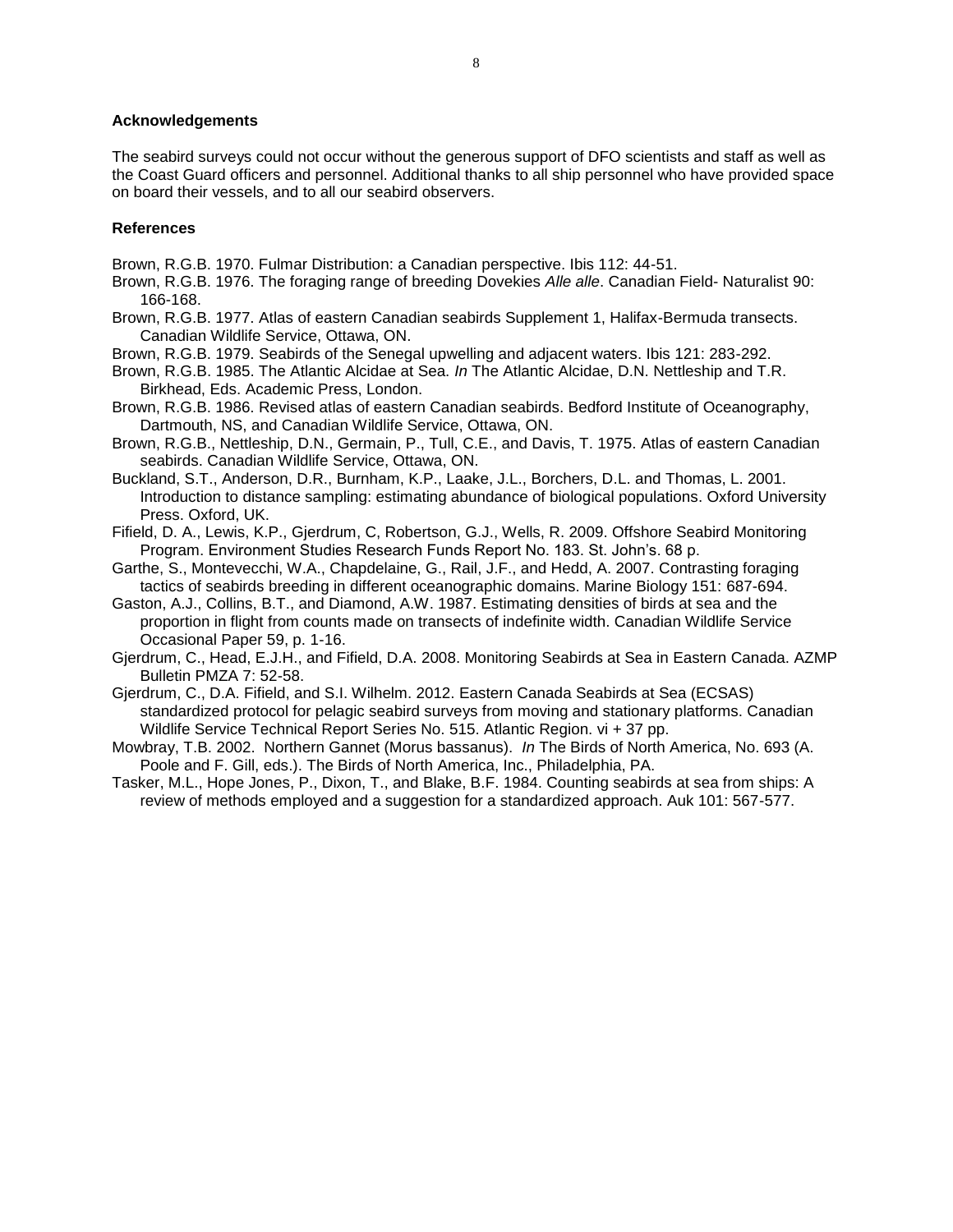### **Appendix I**

### **Descriptions of the most common seabird families in the NAFO convention area.**

### *Alcidae*

Members of the family Alcidae made up a combined 31% of the sightings since 2006. Dovekie was most abundant in the winter on the Grand Banks, Scotian Shelf, and in the Gulf of St. Lawrence (Figure 2). At this time of year, Brown (1988) found that the largest concentrations occurred over the shelf-breaks where apparently large numbers of zooplankton aggregate. Dovekie dive to depths of between 20 and 30 m (Falk et al. 2000), feeding almost exclusively on planktonic crustaceans. More recent data indicates a large degree of spatial overlap between high dovekie densities and *Calanus* biomass, particularly in Newfoundland slope waters, near the Greenland coast, northeastern Grand Banks and Cabot Strait during the fall (Gjerdrum et al. 2008). Dovekie are almost absent from the area during the summer (May-August) when they are on breeding colonies in the high Arctic, particularly in northwestern Greenland.



Figure 2. (a) Winter and (b) summer densities of dovekie within the NAFO convention area from 2006 - 2012 under the Eastern Canada Seabirds at Sea (ECSAS) program. The number of birds per kilometre is averaged for each 30 minute cell.

Murres (thick-billed and common) accounted for 17% of the observations from ECSAS surveys. In Atlantic Canada, thick-billed murres (*Uria lomvia*) breed in southern Labrador, and in small numbers on the north shore of the Gulf of St. Lawrence and in Newfoundland. The largest colonies are in the High Arctic. Most of the common murres in Atlantic Canada breed in eastern Newfoundland (Brown 1986). Murres breeding in the eastern Canadian Arctic winter mainly offshore Newfoundland and Labrador, with smaller numbers in the Gulf of St. Lawrence, Scotian Shelf, Bay of Fundy, and Georges Bank. They are found mainly in continental shelf waters, not commonly close inshore (Brown 1986). Like all species in the family Alcidae, thick-billed murres pursue their prey underwater using their wings. Typical dive depth is about 20 m, but depths as great as 200 m have been recorded (Gaston and Hipfner 2000). Adults prey mainly on midwater schooling fish such as cod, smelt, and sand lance, but also on crustacea, benthic fishes, shrimps, squid, and annelids (Gaston and Hipfner 2000).

Other Alcids less commonly observed included the Atlantic puffin (*Fratercula arctica*), razorbill (*Alca torda*), and black guillemot (*Cepphus grille*). Over 12 million pairs of Atlantic puffins are estimated to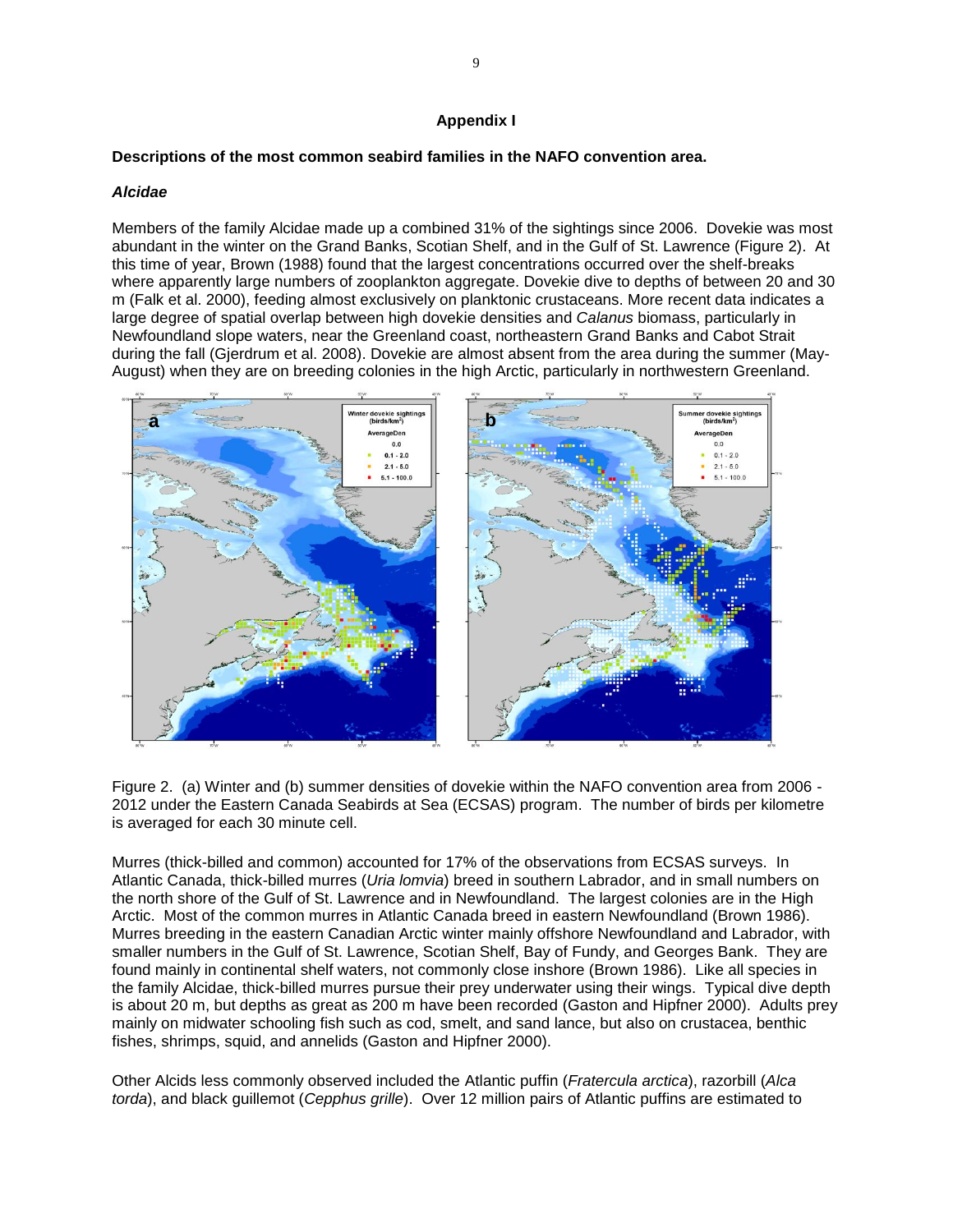breed in the North Atlantic (Brown 1986). During the winter, they are widely dispersed and well offshore. Razorbills breed in the boreal and low Arctic regions of the North Atlantic (Brown 1986) and are believed to winter in large numbers in the Bay of Fundy (Huettmann et al. 2006). Black guillemots are more coastal in distribution and are only observed occasionally in ECSAS surveys.

### *Procellaridae*

Procellaridae made up 31% of the birds sighting during ECSAS surveys. Northern fulmars (*Fulmarus glacialis*) are related to the petrels and shearwaters and are abundant in both Alaska and the Canadian Arctic. The majority of fulmars in North America breed in the eastern Canadian Arctic above 65˚N (Hatch and Nettleship 1998). They are widely dispersed throughout the Atlantic during the non-breeding season, but major concentrations exist on the Grand Banks off Newfoundland. They are commonly found over deep, cold waters in low-Arctic regions, and show a preference for shelf break habitats (Hatch and Nettleship 1998). Northern fulmars are omnivorous, eating fish, cephalopods, zooplankton, offal, and carrion (Hatch and Nettleship 1998). They pick their prey from the surface of the water, but may also plunge under the surface and pursue their prey. Fulmars are well known for following fishing vessels and scavenging offal.

Great shearwater (*Puffinus gravis*) breed at three main sites in the south Atlantic. These are two very remote islands in the Tristan da Cunha group and on Gough Island. Individuals leave the breeding grounds in April and migrate along the coasts of South and North America to feeding grounds in the north Atlantic. Virtually all the world's population is thought to spend the non-breeding season in the northwest Atlantic (Brown 1986). Adults return south to the breeding islands in September, although younger birds likely remain in the area through November. New tagging studies show birds follow a Z-shaped migration route (Ronconi 2007), using wind patterns to cross the Atlantic to the west coast of Africa, then south along the African coast before crossing the Atlantic a second time to coastal regions of Argentina. From there, they turn east again, returning to breeding colonies in the central south Atlantic. Great shearwater eat fish, squid, and crustaceans from the surface of the water, but are also known to pursue prey underwater.

Other shearwater species observed included the Cory's shearwater (Calonectris diomedea), Manx shearwater (P. puffinus), Audubon's shearwater (P. lherminieri), and sooty shearwater (P. griseus). Like the great shearwater, sooty shearwater breed on remote islands in the southern hemisphere and spend their non-breeding season in the north Atlantic. The bulk of the Manx shearwater population breeds in the UK, but a small number (~100 pairs) breed on Middle Lawn Island off southern Newfoundland (Lien and Grimmer 1978), and sightings are most common during the summer. Audubon's shearwaters breeding in the Caribbean have only rarely been seen in the NAFO convention area. Cory's shearwaters breed in the northeast Atlantic and are most common in August and into the fall.

### *Lariidae*

Gulls and terns accounted for 14% of the birds sighted during ECSAS surveys, most of which were herring (*Larus argentatus*) and great black-backed gulls (*L. marinus*). Herring gulls have a circumboreal breeding range, and in eastern North America, breed along the Atlantic coast from Baffin Island to Cape Hatteras. During the winter, these birds are distributed fairly continuously along the Atlantic coast, and show a strong association with open fresh or salt water (Pierotti and Good 1994). They breed predominantly on predator-free islands, but are also known to nest in cities or on rooftops near water (Pierotti and Good 1994). Some individuals remain around breeding colonies in the winter, while others move south to tropical coastlines. These birds are most common close to land, although they are seen regularly offshore outside the breeding season (Brown 1986). Large numbers of juveniles are known to associate with humpback whales in the Gulf of Maine and the Scotian Shelf when fish are driven to the surface (Pierotti 1988).

Great black-backed gulls occur only in the North Atlantic, and breed from North Carolina to Hudson Strait, with small populations scattered inland to the Great Lakes and west to northern Europe (Brown 1986). Like the herring gulls, great black-backed gulls are most common close to land, but are regularly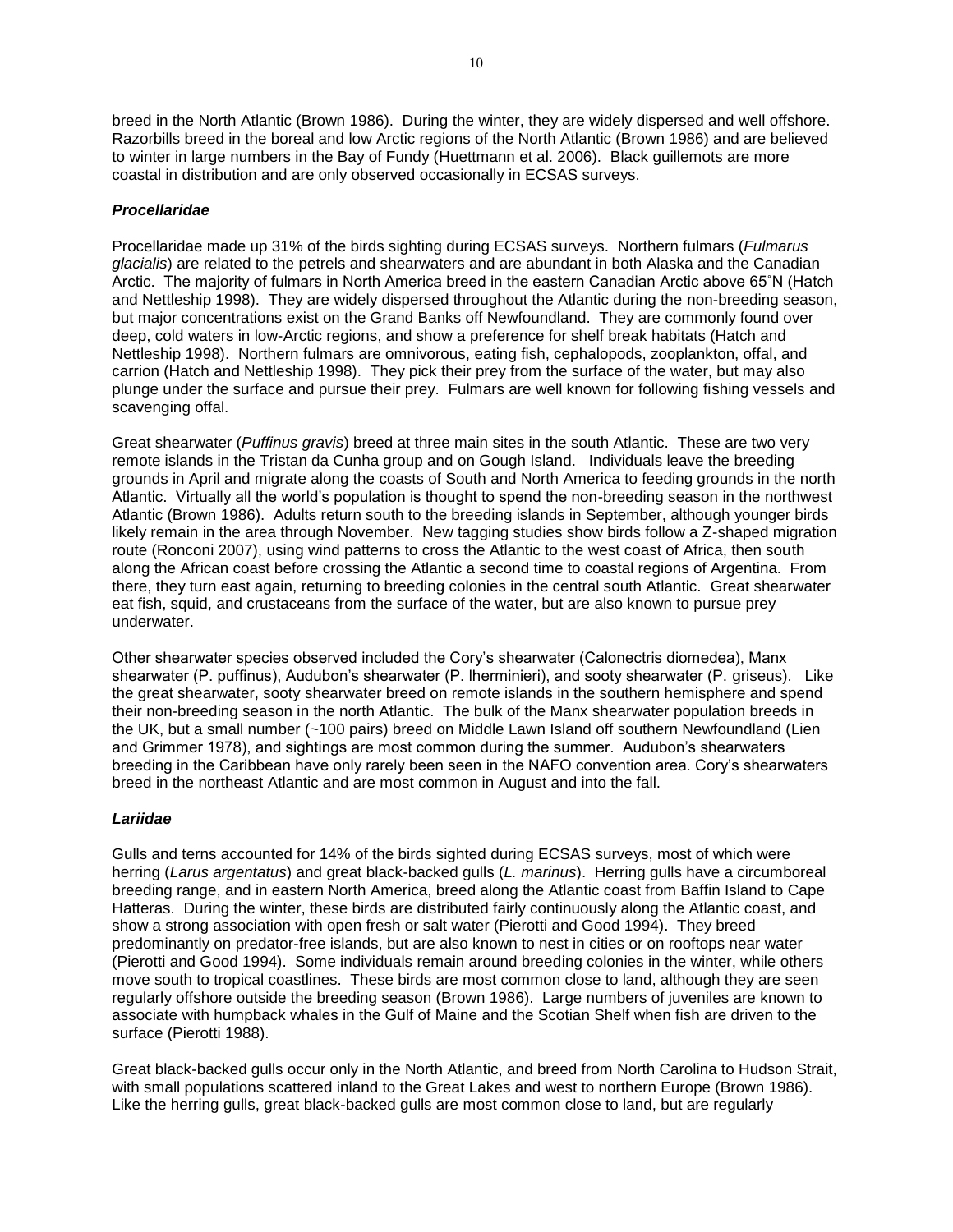observed offshore outside the breeding season. Typically, they occur farther offshore than the herring gulls, and breed farther north. Their wintering grounds extend as far south as Florida. During winter, they are often associated with coastal communities, roosting near ports, docks, dumps, and at estuaries (Good 1998).

Several other species from the family Laridae have been observed in the NAFO convention area (Table 1). Black-legged kittiwakes (*Rissa tridactyla*) are one of North America's most widely distributed gulls. They have a circumpolar breeding distribution, although most breed in the Arctic and Subarctic. In Atlantic Canada, the largest colonies are found in eastern Newfoundland and the Gulf of St. Lawrence. During the breeding season, they remain relatively close to the coast, foraging within 50 km of the colony at upwellings or oceanic fronts (Baird 1994). During migration, they are distributed offshore, often along the edge of sea ice. Black-legged kittiwakes winter from Newfoundland south to Georges Bank, feeding over a variety of water depths on capelin, sand lance, arctic cod, and pollock (Baird 1994).

Other gull species observed include the ring-billed gull (*Larus delawarensis*), Iceland gull (*L. glaucoides*), glaucous gull (*L. hyperboreus*), and laughing gull (*Leucophaeus atricilla*). Ring-billed gulls breed throughout Atlantic Canada except in Nova Scotia. Small numbers are observed on the Bank during the spring and fall migration when the birds are moving between their breeding grounds and wintering areas along the eastern coast of the US. Arctic-breeding Iceland and glaucous gulls are more often sighted on the Bank during the non-breeding season. Laughing gulls are also occasionally observed during the winter, before migrating south to breeding grounds located from central Maine to Georgia. Bonaparte's gulls (*L. philadelphia*) breed on lakes in the boreal forests of western Canada and Alaska, and are occassionally sighted during the non-breeding season. All these gull species are more typically observed along the coastline than locations far from shore.

Common (*Sterna hirundo*) and arctic terns (*S. paradisaea*) are also occasionally observed during offshore surveys, although both species tend to occur closer to the coastline. The common tern nests along the Atlantic coast from southern Labrador, throughout the Gulf of St. Lawrence, south to the Gulf Coast of Louisiana. The arctic tern breeds around the Arctic Ocean to the northern tip of Greenland south to Cape Cod, Massachusetts. Common terns spend their winter mainly along the coasts of Central and South America, while the arctic terns winter principally around Antarctica.

### *Hydrobatidae*

Wilson's and Leach's storm-petrels made up a combined 9% of the ECSAS sightings. Like the great and sooty shearwaters, Wilson's storm-petrels (*Oceanites oceanicus*) breed in the southern hemisphere but spends the non-breeding season in the north Atlantic. They migrate between hemispheres in all oceans, although they are uncommon in the Pacific. Non-breeders may remain in the north Atlantic throughout the year (Harrison 1988).

Leach's storm-petrels (*Oceanodroma leucorhoa*) are also relatively abundant from March through September. In the northwest Atlantic, this species breeds on islands from southern Labrador to Massachusetts. The largest breeding population in the world is thought to be on Baccalieu Island in Newfoundland, where some 3.5 million pairs are estimated to nest (Sklepkovych and Montevecchi 1989). They concentrate at fronts and eddies, where upwelling brings prey to the surface, and may forage more than 200 km from breeding colonies (Huntington et al. 1996). Both species of storm-petrel feed by dipping their feet into the water, capturing prey from the surface. They feed primarily on amphipods, *Euphausia*, squid, and fish. They readily follow ships, attracted by the offal, and whales and dolphins.